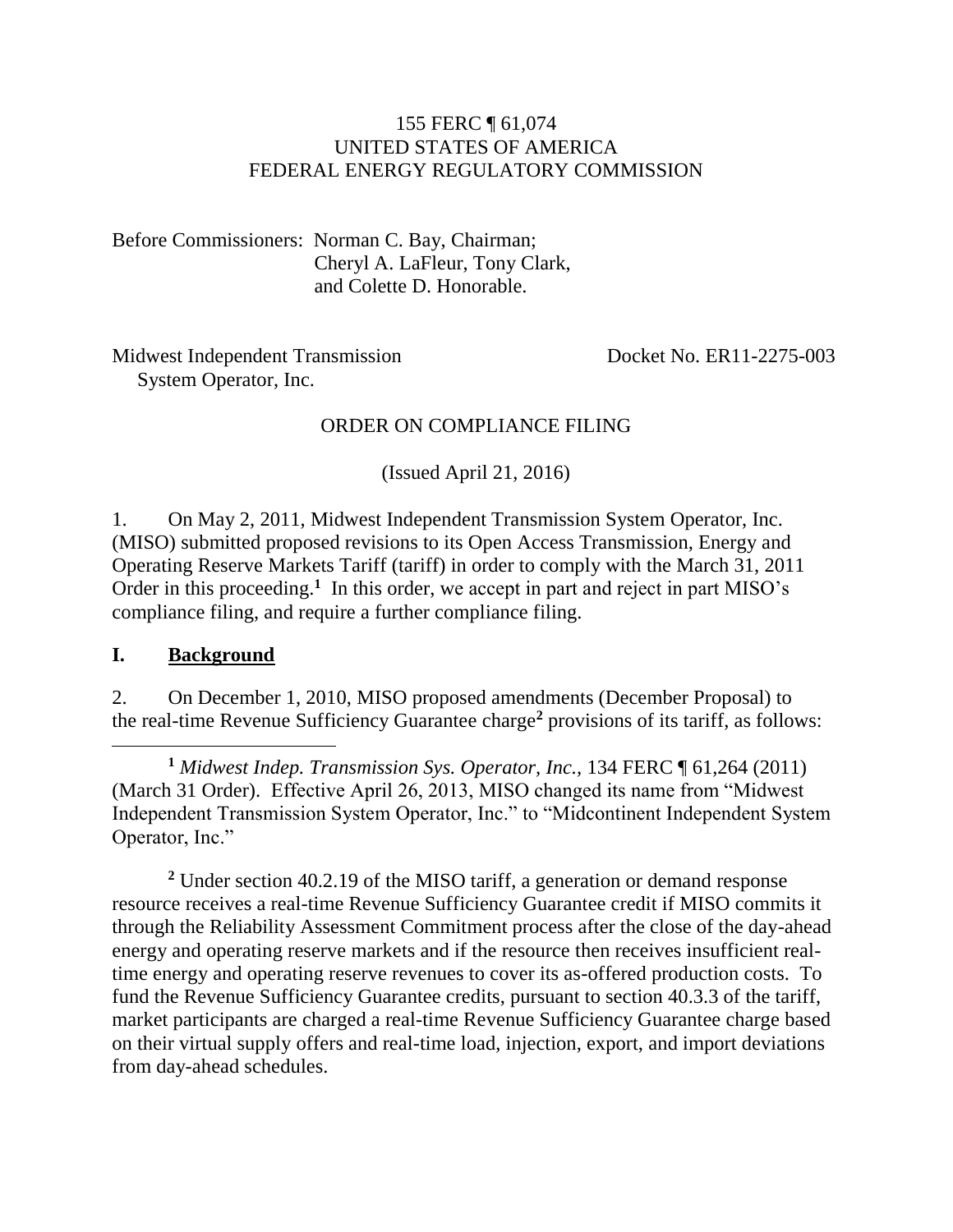(1) a proposal to combine the intra-hour demand charge and the Revenue Sufficiency Guarantee day-ahead schedule deviation charge into a single charge, or allocation "bucket" for purposes of rate calculation; (2) a revised definition of headroom; (3) inclusion of self-schedules in the constraint management charge; and (4) revised definitions for economic maximum dispatch and economic minimum dispatch. MISO also proposed to allocate Revenue Sufficiency Guarantee costs to Intermittent Resources.**<sup>3</sup>** Finally, the December Proposal included several new provisions such as an allocation of Revenue Sufficiency Guarantee costs based on operating reserve deviations.

3. On February 15, 2011, MISO amended its proposal to move the effective date for its revised tariff sheets from March 1, 2011 to April 1, 2011. It explained that credit and settlement mechanisms required to implement the proposed revisions would not be in place by March 1, 2011, but would be in place on April 1, 2011. According to MISO, without the new effective date it would have to resettle Revenue Sufficiency Guarantee charges, causing undue uncertainty, and it would be exposed to credit risks.

4. In the March 31 Order, the Commission conditionally accepted MISO's initial proposal, as amended, and required MISO to submit a compliance filing that: (1) restricts the definition of headroom to headroom committed in the real-time market;**<sup>4</sup>** (2) specifies a separate section for the headroom charge and deletes references to headroom in sections pertaining to the deviation charge;**<sup>5</sup>** and (3) exempts Intermittent Resources from the allocation of Revenue Sufficiency Guarantee charges when they are responding to MISO instructions to manually curtail their facilities.**<sup>6</sup>**

**5** *Id.* P 59.

**6** *Id.* P 74.

<sup>&</sup>lt;sup>3</sup> Intermittent Resources are resources that are not capable of being committed or decommitted by, or following set-point instructions of, the transmission provider in the real-time energy and operating reserve market. *See* MISO FERC Electric Tariff, Module A, (0.0.0), § 1.329. MISO's proposal to allocate Revenue Sufficiency Guarantee costs to them was made in response to the Commission's rejection of an exemption of these resources from an allocation of Revenue Sufficiency Guarantee costs. *Ameren Servs. Co. v. Midwest Indep. Transmission Sys. Operator, Inc.,* 132 FERC ¶ 61,186, at PP 40-41 (2010); *order on reh'g*, 135 FERC ¶ 61,007 (2011).

**<sup>4</sup>** March 31 Order, 134 FERC ¶ 61,264 at P 39.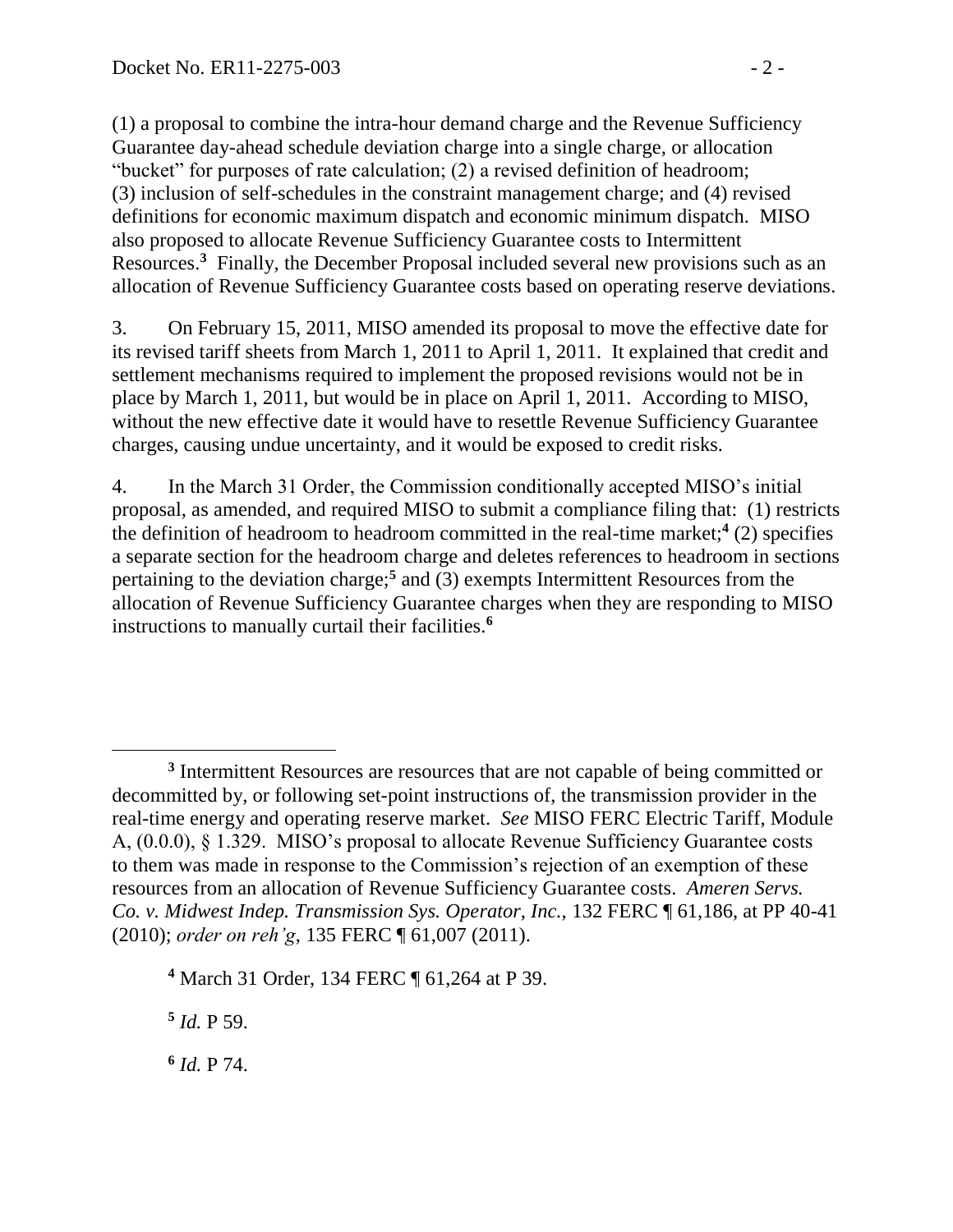## **II. MISO's Filing**

5. On May 2, 2011, MISO submitted proposed tariff revisions in response to the instructions in the March 31 Order. MISO requested an effective date 60 days from the date of its filing for the tariff provisions pertaining to the exemption of Intermittent Resources from Revenue Sufficiency Guarantee charges when they are responding to MISO instructions to manually curtail their facilities.

## **III. Notice of Filing and Responsive Pleadings**

6. Notice of the May 2, 2011 compliance filing was published in the *Federal Register*, 76 Fed. Reg. 27,035 (2011), with interventions and protests due on or before May 23, 2011. Comments or protests were filed by E.ON Climate & Renewables North America LLC and NextEra Energy Power Marketing, LLC (jointly, E.ON and NextEra); and MidAmerican Energy Company (MidAmerican). MISO filed an answer to the comments and protests, and E.ON and NextEra filed an answer to MISO's answer.

## **IV. Discussion**

# **A. Procedural Matters**

7. Rule 213(a)(2) of the Commission's Rules of Practice and Procedure, 18 C.F.R. § 385.213(a)(2) (2015), prohibits an answer to a protest or an answer unless otherwise ordered by the decisional authority. We accept the answers of MISO and E.ON and NextEra because they have provided information that assisted us in our decision-making process.

## **B. Substantive Matters**

### **1. Effective Date For Proposed Exemption of Intermittent Resources From Revenue Sufficiency Guarantee Charges When They Are Responding To Manual Curtailment Instructions**

## **a. Compliance Filing**

8. MISO requests an effective date 60 days after its filing for the tariff provision that exempts Intermittent Resources from Revenue Sufficiency Guarantee charges when they respond to MISO instructions to manually curtail their output.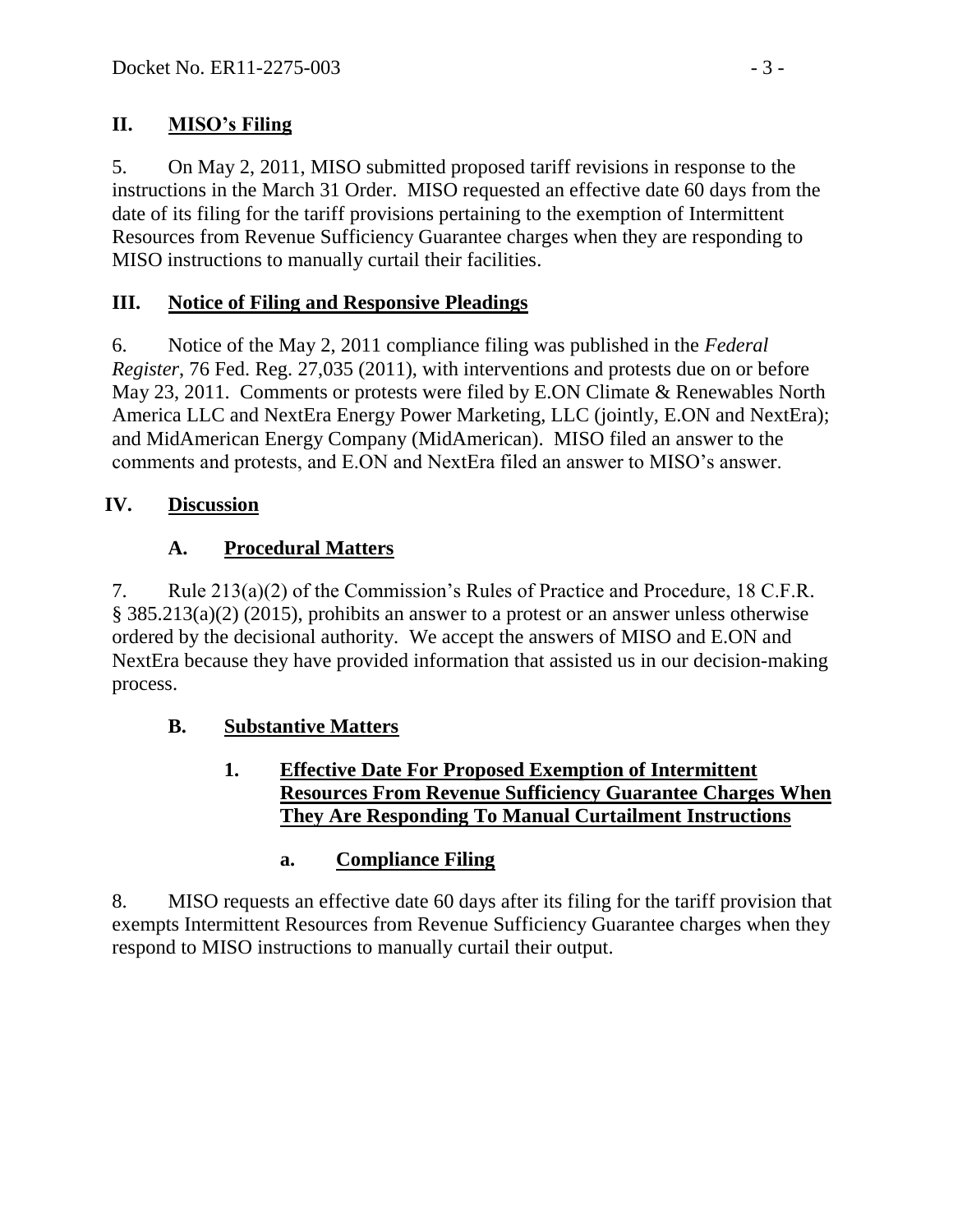### **b. Protest**

9. E.ON and NextEra assert that the requested effective date for this provision is inconsistent with the effective date for all other aspects of the MISO proposal.**<sup>7</sup>** E.ON and NextEra note that the March 31 Order conditionally accepted the MISO proposal effective April 1, 2011, and MISO requests in its May 2, 2011 compliance filing an effective date of April 1, 2011 for the other aspects of its proposal. E.ON and NextEra argue that a July 2, 2011 effective date for the exemption provision would subject Intermittent Resources to two months of Revenue Sufficiency Guarantee charges for no just reason.**<sup>8</sup>** E.ON and NextEra note that in a previous order regarding exemptions from Revenue Sufficiency Guarantee charges, the Commission ordered MISO to submit corresponding revisions to be effective the day following the date of the order.**<sup>9</sup>** E.ON and NextEra assert that MISO should be required to refund amounts collected under Revenue Sufficiency Guarantee charges when Intermittent Resources were responding to instructions to curtail since April 1, 2011 with interest.**<sup>10</sup>**

### **c. Answers**

10. MISO states that the March 31 Order stated that the proposed tariff revisions were conditionally accepted to become effective April 1, 2011, and MISO explains that it did not propose the curtailment exemption in its December Proposal. According to MISO, the curtailment exemption should have a later effective date similar to a filing under Federal Power Act section 205,**<sup>11</sup>** or, alternatively, the date of issuance of an order accepting the tariff revisions implementing such an exemption.**<sup>12</sup>** MISO states that it needs a later effective date in order to have sufficient time to adjust its systems and procedures to implement the new provision.

**8** *Id.* at 3-4.

 $\overline{a}$ 

**9** *Id.* at 4-5 (citing *Midwest Indep. Transmission Sys. Operator, Inc.,* 132 FERC ¶ 61,184, at P 130 (2010)).

**<sup>10</sup>** *Id.* at 6.

**<sup>11</sup>** 16 U.S.C. § 824d (2012).

**<sup>12</sup>** MISO Answer at 5 (citing *LFC Gas Co. v. Northwest Pipeline Corp.*, 68 FERC ¶ 61,024, at 61,087-88 (1994) (*LFC Gas Co.*)).

**<sup>7</sup>** E.ON and NextEra May 23, 2011 Protest at 3.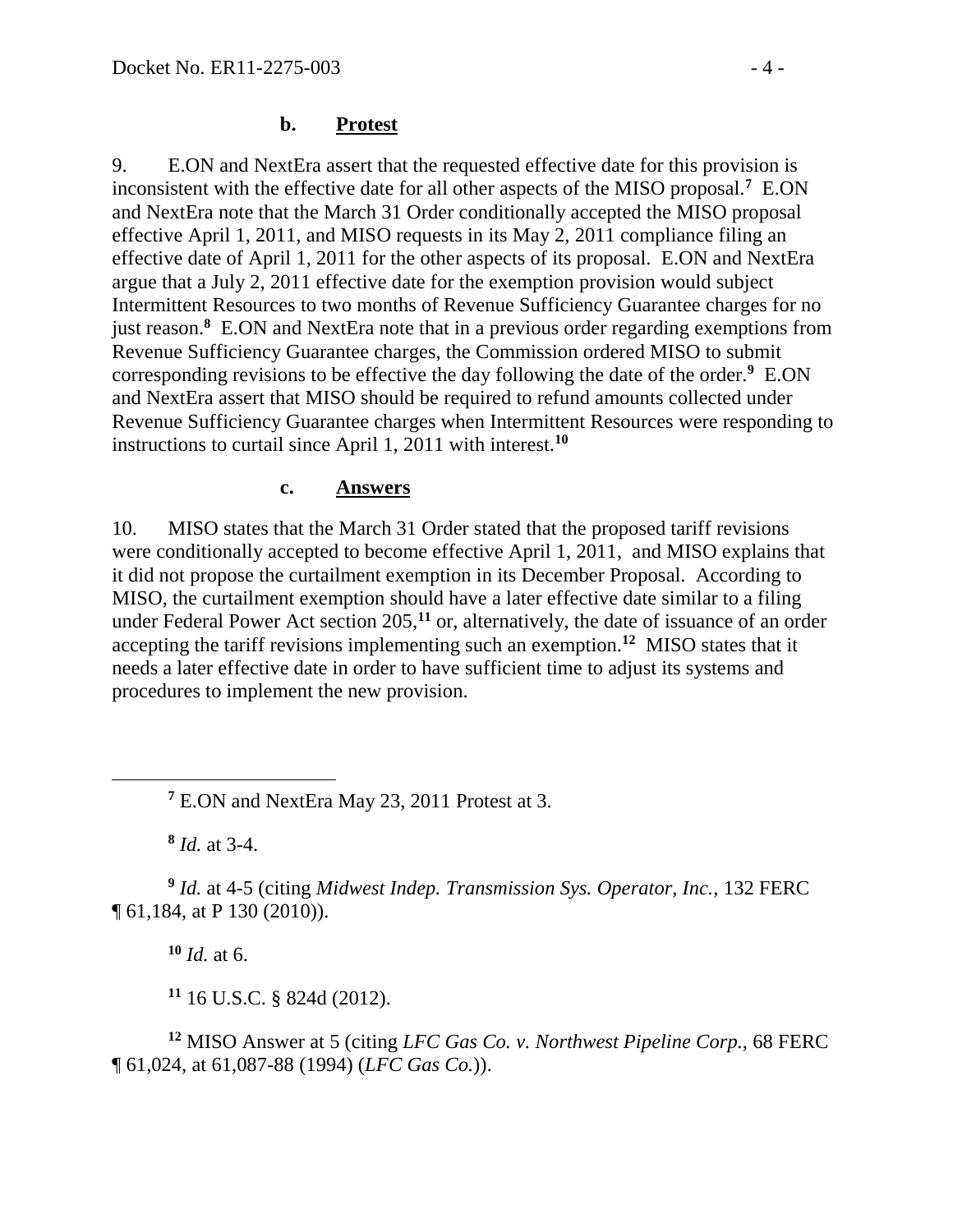11. E.ON and NextEra answer that neither the Federal Power Act nor Commission precedent provides a basis for MISO's requested effective date. They note that MISO requested an effective date of April 1, 2011 for other Revenue Sufficiency Guarantee charge revisions that the Commission found to be beyond the scope of a prior compliance filing, and therefore the proposed exemption in this proceeding should be treated similarly.**<sup>13</sup>**

12. E.ON and NextEra also argue that MISO has not provided a basis for an effective date on the date of issuance of a Commission order. They contend that the Commission precedent MISO cites does not address what effective date the Commission can assign. E.ON and NextEra cite examples of the Commission accepting tariff sheets with an effective date earlier than the Commission order, and of MISO proposing an effective date earlier than the date of the compliance filings.**<sup>14</sup>**

13. E.ON and NextEra state that MISO's claim that additional time is needed to adjust its systems and procedures is belied by other proposed Revenue Sufficiency Guarantee charge revisions that MISO is submitting with an April 1, 2011 effective date. They fault MISO for not providing any factual support for its claims that system adjustments are needed.**<sup>15</sup>**

## **d. Commission Determination**

14. We find MISO's request for a July 2, 2011 effective date for the exemption of Intermittent Resources from Revenue Sufficiency Guarantee charges resulting from following dispatch instructions to be reasonable under the circumstances here. We accept MISO's explanation that the exemption requires adjustments to its systems and procedures that are different than those that MISO originally anticipated. A 60-day period for implementing these changes is reasonable.

15. We disagree with E.ON and NextEra that this change is not distinguishable from MISO's other proposed revisions, which have a proposed April 1, 2011 effective date. MISO originally proposed those changes on December 1, 2011, thus providing a reasonable implementation period. In addition, while the Commission required other changes in the March 31 Order, those changes – restricting the definition of headroom and creating a separate section in the tariff for the headroom charge – are amenable to immediate implementation.

**<sup>14</sup>** *Id.* at 3-4.

**<sup>15</sup>** E.ON and NextEra June 22, 2011 Answer at 5.

**<sup>13</sup>** E.ON and NextEra Answer at 3.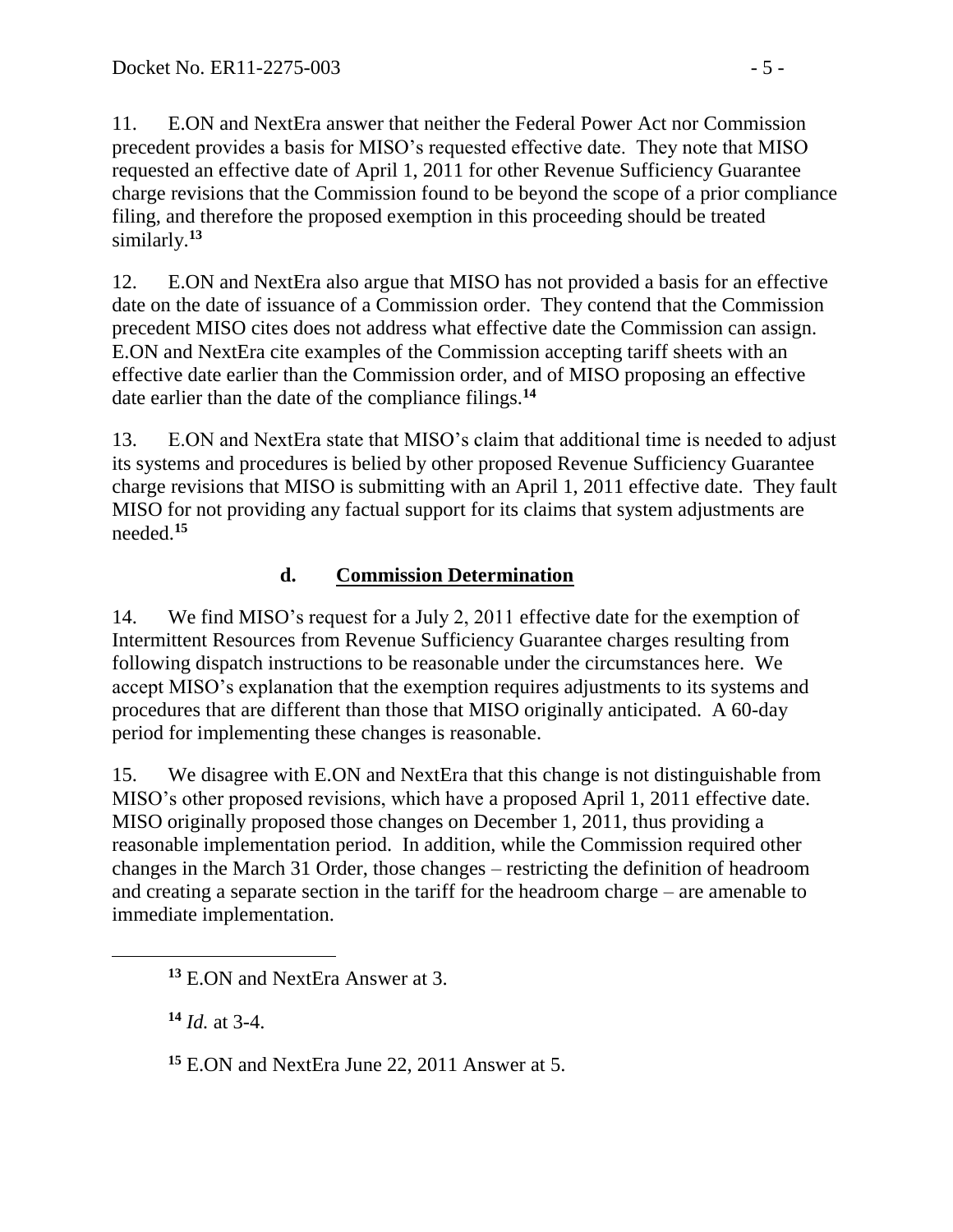16. E.ON and NextEra cite a previous order regarding exemptions from Revenue Sufficiency Guarantee charges in which the Commission ordered MISO to submit corresponding revisions to be effective the day following the date of the order. However, the revisions in question involved exemptions that had already been proposed by MISO, and which presumably could be implemented without further delay. **16** By comparison, here we are dealing with an exemption that was required by the Commission, not proposed by MISO, and which MISO indicates required additional time to implement. This distinction supports our action here.

17. Since we are accepting MISO's requested effective date, we deny E.ON and NextEra's refund request.

### **2. Other Issues**

18. MidAmerican suggests several tariff revisions, in addition to MISO's proposals to specify a separate section for the headroom charge and to delete references to headroom in the sections pertaining to the calculation of the deviation charge, as required by the March 31 Order.<sup>17</sup> Referring to the MISO statement in the May 2, 2011 filing<sup>18</sup> that the Real-Time Revenue Sufficiency Guarantee Intra-Hour Demand Change Charge does not need to be modified because it was already revised in Docket Nos. EL07-86, *et al*., MidAmerican requests that MISO verify whether Section 1.538b of the tariff as most recently submitted is in fact accurate.**<sup>19</sup>**

19. In its answer MISO agrees that MidAmerican's proposed changes are appropriate, including the proposed deletion of the superseded term "Intra-Hour Demand Change Charge." MISO indicates that it is willing to make them as part of a compliance filing.**<sup>20</sup>**

**<sup>16</sup>** *Midwest Indep. Transmission Sys. Operator, Inc.,* 132 FERC ¶ 61,184, at P 130 (2010).

**<sup>17</sup>** March 31 Order, 134 FERC ¶ 61,264 at P 59.

**<sup>18</sup>** Midwest Independent Transmission System Operator, Inc. May 2, 2011 Compliance Filing at n.8.

**<sup>19</sup>** MidAmerican May 11, 2011 Comments at 3.

**<sup>20</sup>** MISO June 8, 2011 Answer at 4.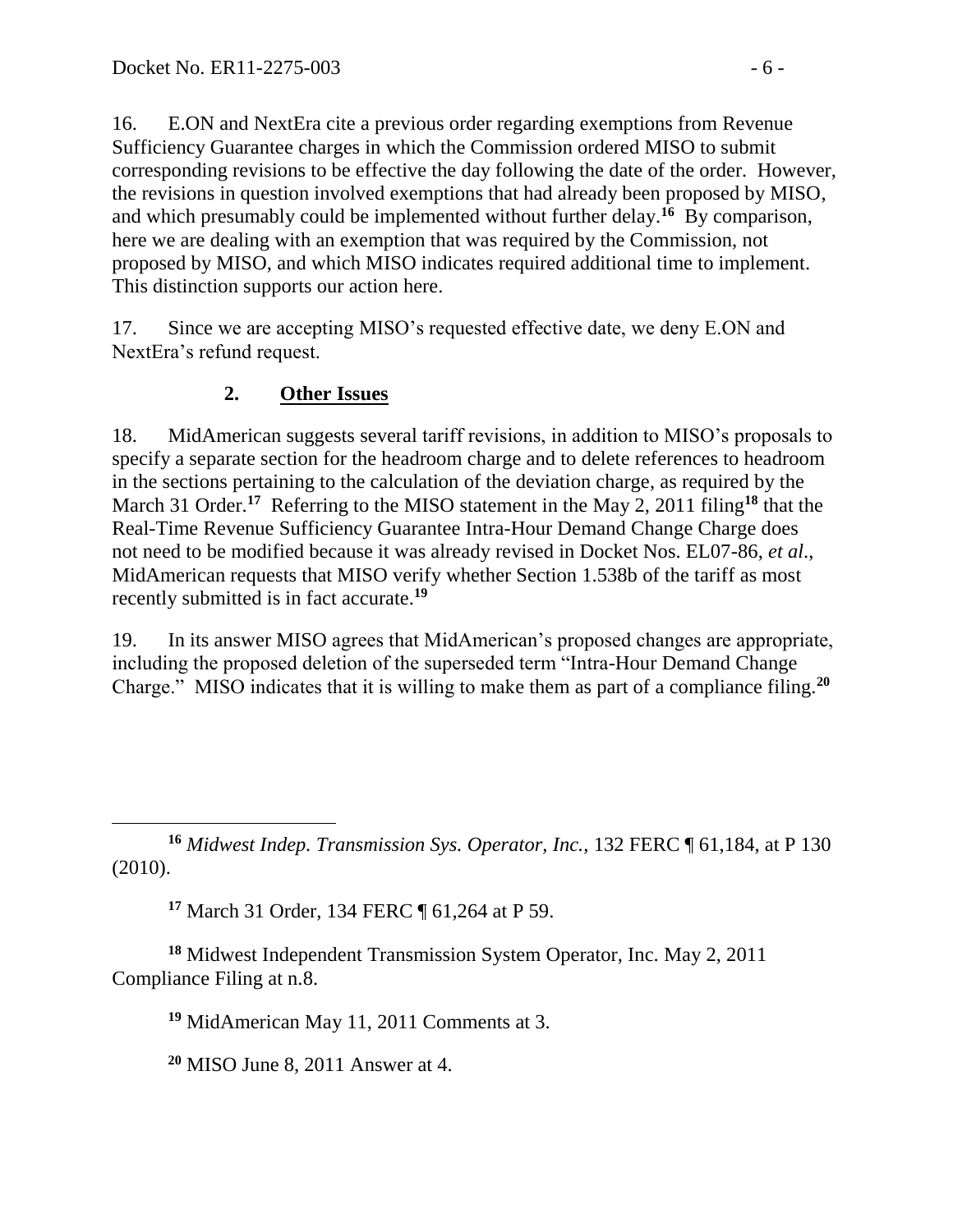20. The Commission accepts MISO's tariff revisions, subject to condition, as discussed below.**<sup>21</sup>**

21. We accept the tariff revisions proposed by MISO that provide separate references to the headroom and deviation charges. We also find that the additional revisions proposed by MidAmerican and endorsed by MISO are in compliance with the requirements of the March 31 Order, and therefore we require MISO to submit these revisions in a compliance filing within 30 days of this order.

22. Regarding Section 1.538b of the tariff, we agree with MidAmerican and MISO that the previous Real-Time Revenue Sufficiency Guarantee Intra-Hour Demand Change Charge definition applied to an earlier Revenue Sufficiency Guarantee charge allocation that has been superseded by the allocation accepted in this proceeding. Accordingly, the correct title of this section is the Real-Time RSG Headroom Charge. We require that MISO delete the reference to the earlier definition in this section and submit a revised tariff provision with the correct title in the compliance filing.

23. We accept the revised definition of headroom and the exemption for Intermittent Resources proposed by the MISO to be consistent with the requirements of the March 31 Order.

24. Finally, we note that the Commission's eTariff system does not contain any electronic tariff sheets that correspond to the proposed tariff changes filed in eLibrary in this proceeding. Pursuant to Order No. 714,**<sup>22</sup>** the Commission requires public utilities to file all tariffs, tariff revisions, and rate change applications with the Commission.**<sup>23</sup>** The Commission specified that no substantive differences should exist between the tariff provisions filed as part of the XML data (in eTariff) and the tariff provisions filed as attachments (in eLibrary).**<sup>24</sup>** We direct MISO to compare its electronic tariff filings (in eTariff) against the proposed tariff changes in its eLibrary filing from this proceeding and, with respect to each inconsistency or omission in eTariff, MISO is required to

**<sup>23</sup>** *Id.* P 114.

**<sup>24</sup>** *Id.* P 59.

**<sup>21</sup>** The Commission can revise a proposal filed under section 205 of the FPA as long as the filing utility accepts the change. *See City of Winnfield v. FERC*, 744 F.2d 871, 875-77 (D.C. Cir. 1984). The filing utility is free to indicate that it is unwilling to accede to the Commission's conditions by withdrawing its filing.

**<sup>22</sup>** *Electronic Tariff Filings*, Order No. 714, FERC Stats. & Regs. ¶ 31,276 (2008).